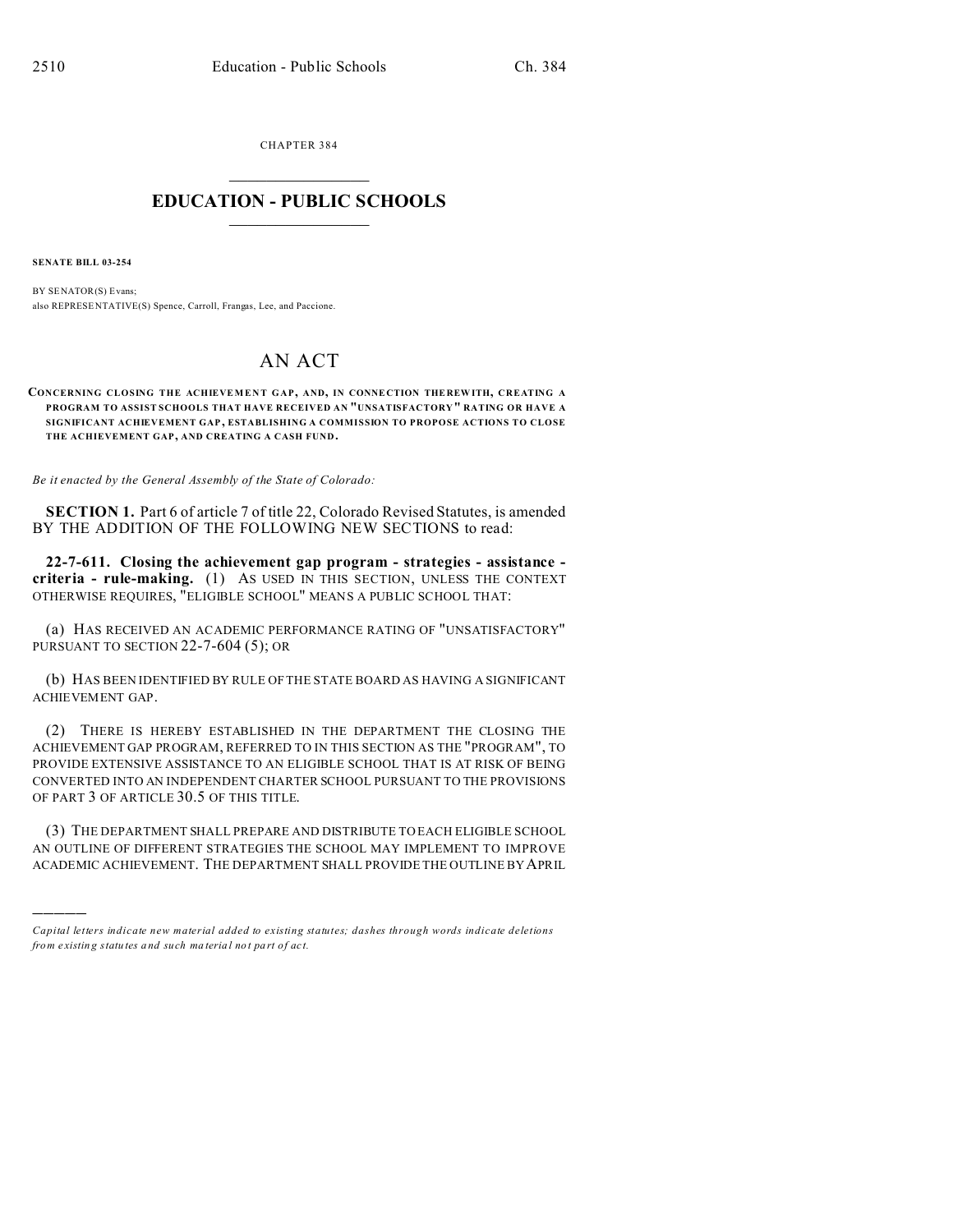1 OF THE SCHOOL YEAR PRECEDING THE SCHOOL YEAR IN WHICH THE ELIGIBLE SCHOOL INTENDS TO PARTICIPATE IN THE PROGRAM. THE OUTLINE MAY INCLUDE, BUT NEED NOT BE LIMITED TO, THE FOLLOWING STRATEGIES:

(a) USING DISAGGREGATED SCHOOL DATA TO SET ACADEMIC IMPROVEMENT TARGETS IN READING, WRITING, MATHEMATICS, AND SCIENCE;

(b) USING IMPROVEMENT TARGETS TO DEFINE PROFESSIONAL DEVELOPMENT NEEDS RELATED TO CONTENT, INSTRUCTION, DIFFERENTIATION, AND BEST PRACTICES IN EDUCATING SPECIAL EDUCATION STUDENTS, GIFTED AND TALENTED STUDENTS, ENGLISH LANGUAGE LEARNERS, AND OTHER STUDENT SUBGROUPS, AS NEEDED;

(c) DEVELOPING INTERIM BUILDING-LEVEL ASSESSMENTS TO MONITOR STUDENT PROGRESS TOWARD PROFICIENCY ON THE STATE MODEL CONTENT STANDARDS, AND DEVELOPING A PLAN TO IMMEDIATELY ADDRESS GAPS IN LEARNING;

(d) EXAMINING AND REALIGNING, AS NEEDED, SCHOOL SCHEDULING, ACADEMIC SUPPORT SYSTEMS, AND ASSIGNMENTS OF PERSONNEL;

(e) DESIGNING A PLAN FOR INCREASING PARENTAL KNOWLEDGE AND SKILL TO SUPPORT ACADEMIC OBJECTIVES; AND

(f) IDENTIFYING LEADERS WHO SPECIALIZE IN REHABILITATING FAILING SCHOOLS AND WHO MAY SERVE AS SCHOOL PRINCIPALS.

(4) AN ELIGIBLE SCHOOL THAT CHOOSES TO APPLY FOR PARTICIPATION IN THE PROGRAM SHALL PROVIDE TO ITS DISTRICT SCHOOL BOARD A LIST OF THE STRATEGIES SELECTED FROM THE OUTLINE PROVIDED BY THE DEPARTMENT THAT THE ELIGIBLE SCHOOL INTENDS TO IMPLEMENT TO IMPROVE ACADEMIC ACHIEVEMENT. THE ELIGIBLE SCHOOL SHALL PROVIDE THE LIST BY MAY 1 OF THE SCHOOL YEAR PRECEDING THE SCHOOL YEAR IN WHICH THE ELIGIBLE SCHOOL INTENDS TO PARTICIPATE IN THE PROGRAM. IF THE DISTRICT SCHOOL BOARD CHOOSES TO ALLOW THE ELIGIBLE SCHOOL TO APPLY FOR PARTICIPATION IN THE PROGRAM, THE DISTRICT SCHOOL BOARD SHALL PROVIDE TO THE DEPARTMENT A LIST OF THE STRATEGIES THAT THE DISTRICT SCHOOL BOARD AND THE ELIGIBLE SCHOOL HAVE CHOSEN TO IMPLEMENT TO IMPROVE ACADEMIC ACHIEVEMENT.

(5) THE STATE BOARD SHALL DETERMINE THE CRITERIA BY WHICH ELIGIBLE SCHOOLS SHALL BE SELECTED TO PARTICIPATE IN THE PROGRAM AND SHALL PROMULGATE RULES THAT SET FORTH THE CRITERIA.

(6) SUBJECT TO AVAILABLE APPROPRIATIONS AND UPON THE REQUEST OF A PARTICIPATING ELIGIBLE SCHOOL, THE DEPARTMENT SHALL PROVIDE ASSISTANCE THROUGH THE PROGRAM TO THE PARTICIPATING ELIGIBLE SCHOOL. THE ASSISTANCE MAY CONSIST OF, BUT IS NOT LIMITED TO, INFORMATION, PERSONNEL, AND PROGRAM AND TECHNICAL SUPPORT.

(7) THE STATE BOARD MAY PROMULGATE ALLREASONABLE AND NECESSARY RULES TO IMPLEMENT THIS SECTION.

**22-7-612. Closing the achievement gap commission - creation - members -**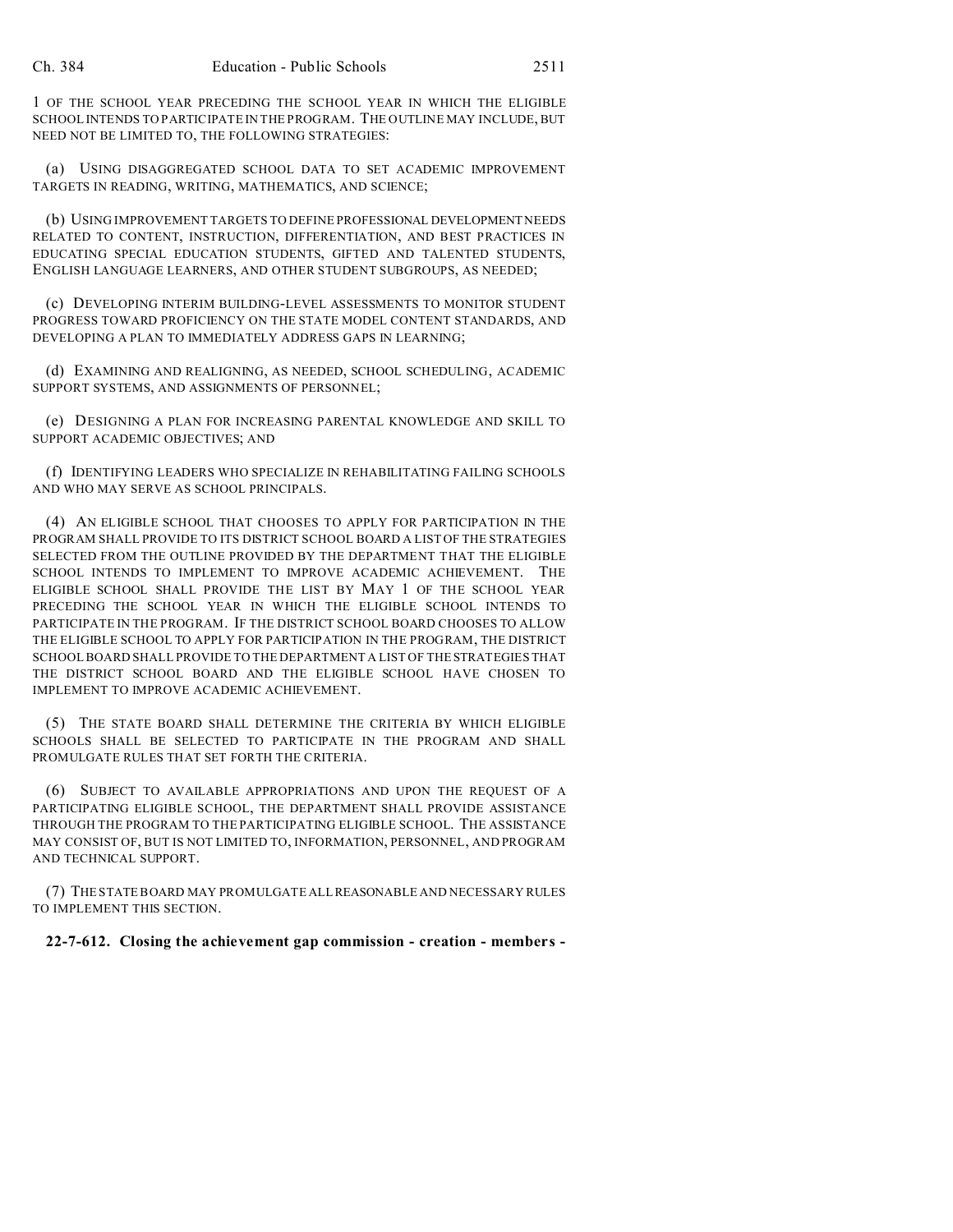**report - repeal.** (1) THERE IS HEREBY CREATED IN THE DEPARTMENT THE COMMISSION ON CLOSING THE ACHIEVEMENT GAP, REFERRED TO IN THIS SECTION AS THE "COMMISSION", WHICHSHALL MEET FOR THE PURPOSE OF ADDRESSING EFFECTIVE APPROACHES TO CLOSING THE ACHIEVEMENT GAP IN ELEMENTARY AND SECONDARY EDUCATION.

(2) (a) THE COMMISSION SHALL CONSIST OF THE GOVERNOR, OR HIS OR HER DESIGNEE, AND EIGHT MEMBERS, APPOINTED AS FOLLOWS:

(I) FIVE MEMBERS APPOINTED BY THE GOVERNOR; AND

(II) THREE MEMBERS APPOINTED BY THE COMMISSIONER.

(b) THE GOVERNOR, OR HIS OR HER DESIGNEE, SHALL SERVE AS CHAIR OF THE COMMISSION.

(c) NO FEWER THAN SIX MEMBERS OF THE COMMISSION SHALL BE MEMBERS OF A BODY APPOINTED BY THE STATE BOARD TO MAKE RECOMMENDATIONS TO CLOSE THE ACHIEVEMENT GAP. THE APPOINTING AUTHORITIES SHALL MAKE APPOINTMENTS REFLECTING THE GEOGRAPHIC AND CULTURAL DIVERSITY OF THE STATE AND SELECTING PERSONSWITH EXPERIENCE IN BUSINESS, EDUCATION, AND PHILANTHROPIC ORGANIZATIONS. THE APPOINTING AUTHORITIES SHALL MAKE ALL APPOINTMENTS TO THE COMMISSION BY AUGUST 1, 2003.

(d) THE MEMBERS OF THE COMMISSION SHALL RECEIVE NO COMPENSATION FOR THEIR SERVICES OR FOR EXPENSES INCURRED.

(3) (a) THE COMMISSION SHALL CONSIDER, BUT SHALL NOT BE LIMITED TO, THE FOLLOWING ISSUES:

(I) SYSTEMIC EDUCATIONAL PLANNING;

(II) BEST PRACTICES IN PUBLIC EDUCATION;

(III) PROFESSIONAL DEVELOPMENT FOR TEACHERS;

(IV) PARENTAL INVOLVEMENT IN PUBLIC EDUCATION; AND

(V) THE STRATEGIES OFFERED BY THE DEPARTMENT PURSUANT TO SECTION 22-7-611.

(b) MEETINGS OF THE COMMISSION MAY INCLUDE AN OPPORTUNITY FOR PUBLIC COMMENT ON ITEMS RELATED TO THE COMMISSION'S AGENDA. WITHIN AVAILABLE RESOURCES, THE DEPARTMENT SHALL BE AVAILABLE TO ASSIST THE COMMISSION AND SHALL COVER ANY NECESSARY AND INCIDENTAL COSTS INCURRED BY THE COMMISSION IN CARRYING OUT ITS DUTIES PURSUANT TO THIS SECTION.

(4) (a) ON OR BEFORE NOVEMBER 1, 2004, THE COMMISSION SHALL PROVIDE A WRITTEN INTERIM REPORT TO THE STATE BOARD WITH RECOMMENDATIONS FOR ACTION ON PROGRAMMATIC AND POLICY CHANGES TO CLOSE THE ACHIEVEMENT GAP.